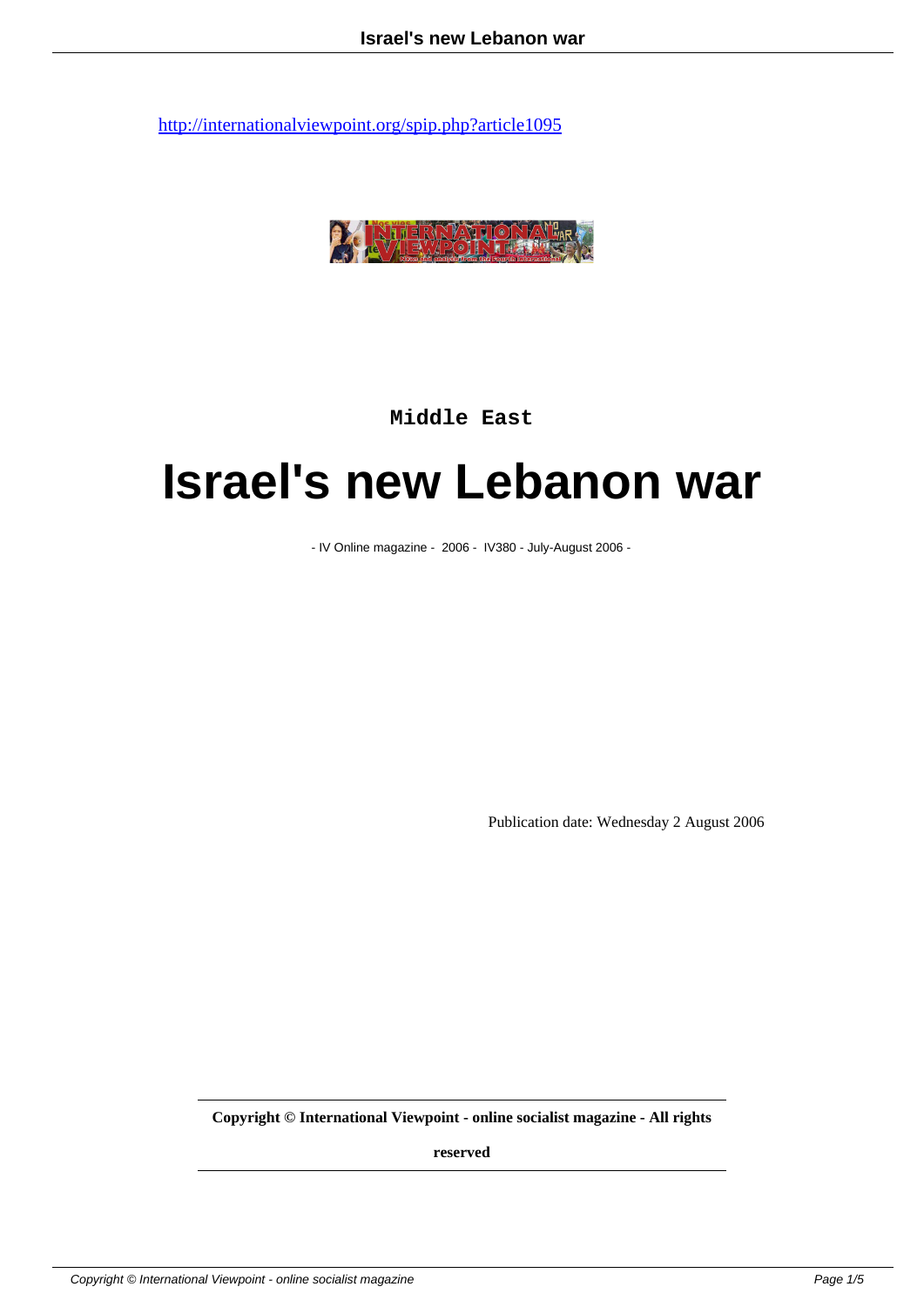**The present war in Lebanon began with the kidnapping of two and killing of three Israeli soldiers by Hizbollah. The Israeli Defence Force responded with a massive campaign of air strikes across Lebanon. Hizbollah in turn responded by firing missiles into Israel. On the simple basis of this chronology, IDF actions cannot be explained as "self defence" against the Hizbollah missile attacks. In any event they were grossly disproportionate, deliberately targeting densely populated civilian areas and basic infrastructure. Of the hundreds of civilians to have died over three weeks, 20 are Lebanese for every one Israeli.**

In the first instance therefore, this is a war of criminal aggression by the Israeli state - designed to destabilise Lebanon and the region and assert the Zionist state's power by bullying weak and compliant states into submission. The real Israeli agenda was set out early on by Prime Minister Ehud Olmert, to wage war against the "axis of evil that stretches from Teheran to Damascus."

Blame for the war cannot be ascribed to Hizbollah's initial action - however risky any military engagement with the IDF may be. To state otherwise is to accept that the people of Lebanon, Palestine and elsewhere should just sit on their hands.

[http://internationalviewpoint.org/local/cache-vignettes/L320xH213/lb2-05126.jpg]

It was a very limited response to a long history of IDF kidnapping of Lebanese citizens, an illegal occupation of the Shab'aa Farms area of the country and repeated bombings and other aggressive cross border incursions. And as even staunch supporters of the Israeli state have pointed out the IDF onslaught made no sense militarily if the primary aim was releasing prisoners or stopping Hizbollah missiles. It is therefore logical to assume that the origins of this onslaught are independent. Experienced observers, like veteran Israeli oppositionist Uri Avnery believe it was years in the planning and only awaited a pretext. In any event, once Hizbollah called for an immediate unconditional ceasefire, the Israeli state (in refusing to agree) was entirely responsible for any continued violence.

The Hizbollah kidnapping came after two weeks of an Israeli onslaught on Gaza - that still continues at full strength slaughtering civilians, kidnapping politicians and others and destroying basic infrastructure. This in turn followed months of sanctions against the democratically elected Hamas-led Palestinian Administration designed to smash it. The European Union and the USA both supported the blockade. Pro-western regimes across the Arab world were silent. UN relief organisations and other NGOs all declared a major humanitarian crisis. Non-EU Switzerland was the sole western state voicing protest. Hizbollah's action was undoubtedly a legitimate act of solidarity against this general trend - interpreted and welcome as such on the street in Gaza and across the Middle East.

Hizbollah is not a "terrorist" organisation, whatever that is. It is a mass movement with dozens of MPs and ministers in the national government. This government is a coalition that straddles all sections of Lebanese society - meaning that the party is accepted as a legitimate democratic entity by nearly all strands of that society, whatever the disagreements over politics or religion. It is a resistance movement that owes it's origins to the 1982 Israeli invasion of the country (which involved the notorious Sabra and Shatilla refugee camp massacres organised by Olmert's predecessor as PM and political mentor, Ariel Sharon) and 18 years of occupation. Its legitimacy stems from its role in resisting this occupation and finally driving Israel out - in the context of the unwillingness or inability of other forces in Lebanon or the Arab world to take action.

As socialists in favour of secularism in politics, we cannot give political support to Hizbollah given its religious character. Nonetheless, like Hamas it is strongly rooted in and serves a community that is religious. Like Hamas it is often wrongly characterised as "fundamentalist" when it has nothing in common with Taliban-style politics. It has, by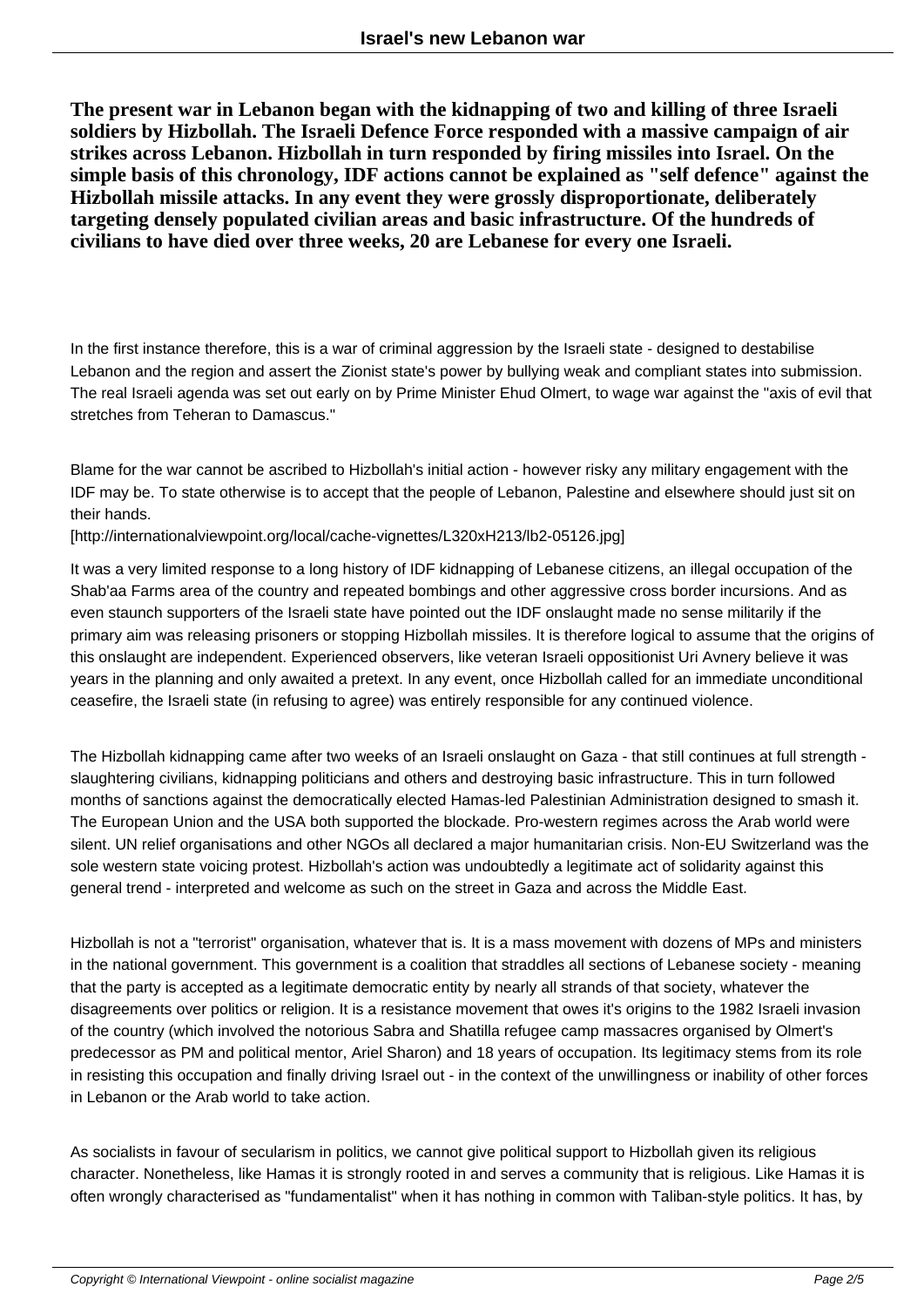its actions, shown willing to work with other forces for the unity of a multi-confessional Lebanon.

Whilst reserving the right to criticise its politics and tactics, we nonetheless call for socialists, anti-imperialists and anti-war activists to show unconditional solidarity with its resistance to Israel's murderous attack and other attempts to interfere with the right of the Lebanese people to free self-determination.

Given the Israeli state's stance in claiming to "root out Hizbollah terrorism", it is ironic that the Prime Minister of Lebanon, which Israel sees as an ally, himself described Hizbollah as a "resistance movement" as the bombs rained down on Beirut. And in back door diplomatic negotiations by the USA and European powers, Hizbollah has entrusted the speaker of the Lebanese Parliament, a member of the Shia-based Amal party to speak on their behalf. Therefore attempts "root out" Hizbollah threaten to pull down with it the political as well as economic and social infrastructure.

It seems that Israeli strategists may have been fooled by Western propaganda about last year's "Cedar Revolution" (in which mass mobilisations following the murder of Rafik Harriri and the fingering of the Syrian government for being involved led to Syria being driven out) and the Lebanese elections that followed. It may be that Olmert sought to drive a sectarian wedge into Lebanese society to get other communities to turn on Hizbollah - similar to Israel's utilisation of the Falange and Christian right forces during the 1970s civil war and the 18 year occupation.

If so, this seems to have been a massive miscalculation. There have been no mass rallies denouncing Hizbollah despite the tremendous devastation and loss of life across the country. Israel has failed to shift the question of "Hizbollah disarmament" from its previous position within the politics of Lebanon - one to be resolved internally, by agreement of all parties, if at all.

Another interpretation is that this was no Israeli miscalculation and it was a frustration at Hizbollah's integration into the country's body politic that fed a desire to smash it - this was an exercise in attempted regime change. This would explain the targeting of the Lebanese army and even one or two Christian communities - almost as though to teach them a lesson. Certainly once it was apparent that air strikes were not sufficient, the military invasion was underway the IDF took on the job for itself.

In this context the deliberate targeting of an unarmed UN outpost and Red Cross ambulances - despite the risk of increasing international isolation - may have been calculated as necessary to remove any independent observers from the scene before the real slaughter. A not dissimilar tactic to the deliberate targeting of hospitals and doctors during ferocious US assaults on Fallujah and other cities in Iraq - in order to minimise independent reports of atrocities.

These considerations may also explain the reluctance of Israel and it's backers to embrace the idea of a new international force in southern Lebanon - fearing that it may be an inadequate tool for the desired forcible destruction of Hizbollah.

Which is not to say that any international intervention into Lebanon - whether under the guise or the UN, NATO or other umbrella - should be supported. On the contrary it should be opposed. History, in Lebanon and elsewhere, has shown that such an intervention, whatever it's terms would inevitably be for the purpose of imposing an agenda dominated by the major imperialist powers - the same forces that control the security council and have set the pace in the so-called "peace process" in Israel/Palestine.

Whatever the Israeli state's calculation, the apparent political and military failure was underlined by a sudden U-turn in announcing a temporary ceasefire, only 48 hours after dismissing the possibility, in response to global outrage at the murderous attack on the village of Qana leaving over 60 civilians dead. This despite Hizbollah having, that day,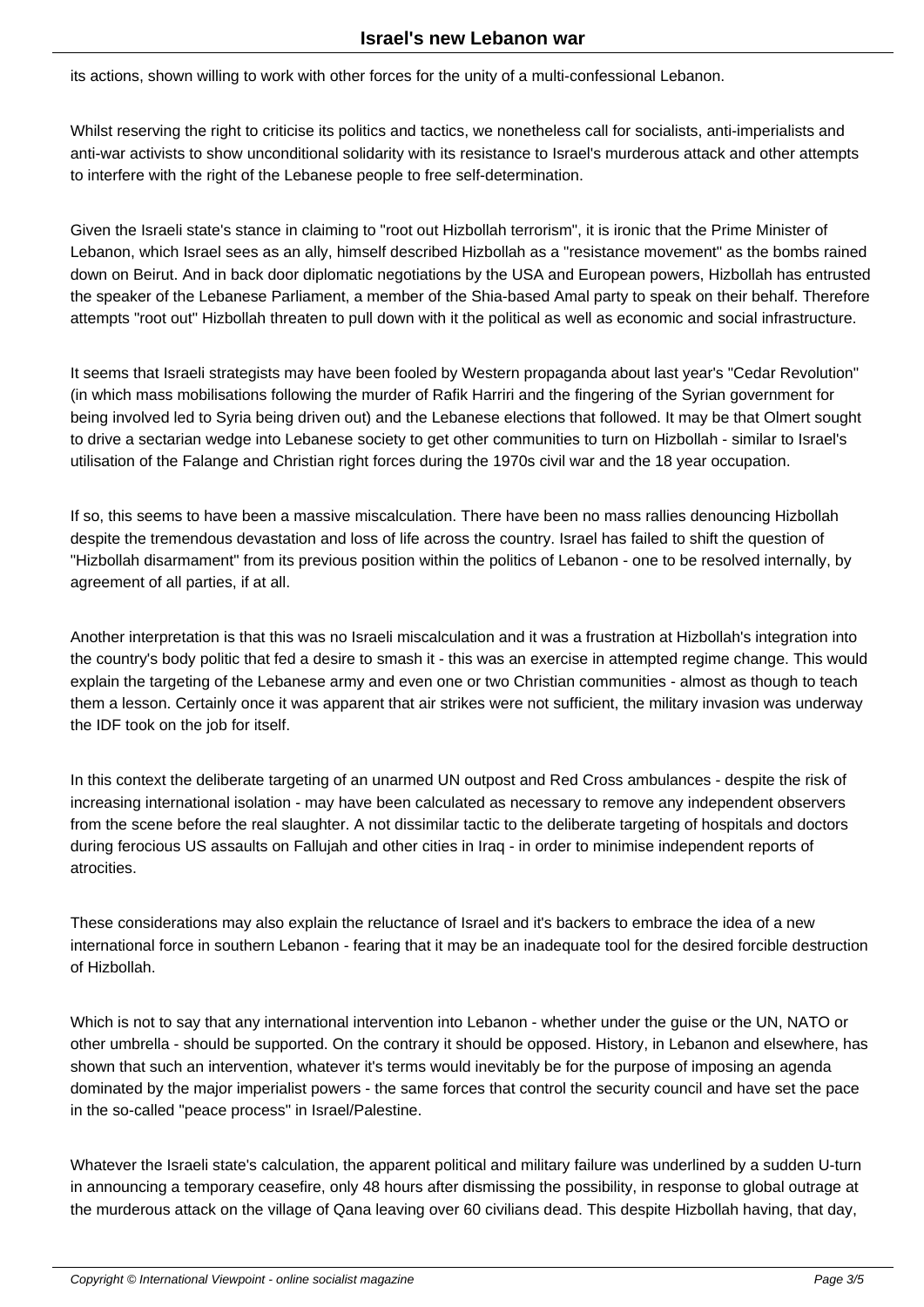launched it's highest daily number of missiles, almost three weeks after the start of war.

If clarity were needed, Lebanon's Prime Minister Fouad Siniora told Condoleeza Rice she was not welcome to return to Beirut until the US changed its stance - an unheard of statement from the leader of a small, impoverished pro-western government. As though to rub in the apparent collapse of Israeli/US/British military objectives, Siniora went on to thank Hizbollah for its "sacrifices" in defence of Lebanon's sovereignty. The subsequent climbdown over a ceasefire is a humiliation for the mammoth Washington-financed and organised war machine - made worse by a context of five years of failed war aims in Afghanistan and Iraq.

The USA and Britain have been steadfast in providing unconditional and uncritical support for Israel. This support for the deliberate mass murder of civilians has been transparently obvious to the whole world despite the paper-thin attempt to hide it behind the diplomatic nicety of "opposing an immediate ceasefire" or "the necessity of laying out the basis for a lasting peace".

US/British perspectives have been so indistinguishable to Olmert's that they have used almost exactly the same words. On the 18th July Blair explained the war aims in terms of "an arc of extremism right across that region, that wants to disrupt the process towards democracy and freedom, whether it's in Iraq or in Lebanon or down in the Palestinian territory, that arc of extremism is being supported by countries like Iran and Syria".

The next day he said, "We need to recognise the fundamental nature of the struggle in the region which has far reaching consequences far beyond our own region and even in countries like our own. All over the Middle East there are those who want to modernise their nations who believe as we do in democracy and liberty and tolerance. But ranged against them are extremists who believe the opposite who believe in fundamentalist states and war not against Israeli actions, but against its existence. In virtually every country of the region including on the streets of Baghdad such a struggle is being played out". Who can doubt that the Israeli state, as it always has done, is acting as regional proxy for imperialism?

Imperialist war aims are to continue by other means what has been so disastrously impossible in other parts of the Middle East. The debacle in Iraq and Afghanistan and anxiety over the risks of any military attack on Iran have destabilised the Bush/Blair goal of re-organising the region around an imperialist military-economic game plan. The new "domino theory" of "democratic revolutions" installing a series of compliant pro-western governments on the model of Jordan and Egypt, across the region has been thrown off course in Iraq. Elections in Palestine, Egypt and even Lebanon have given democratic legitimacy to precisely those forces the war was designed to eradicate.

The increasing focus for this imperialist anxiety is Iranian influence in Iraq, Lebanon and elsewhere. The Lebanon onslaught thus appears to be conceived as a new route to fulfilling these aims - hitting what had been perceived as a soft spot - a "small" guerrilla organisation in a mixed country historically aligned to the West.

But things haven't gone to plan. There have been protests across the middle East. Pro-Western dictatorial regimes like Saudi Arabia, that have sat on their hands or given a tacit nod to this aggression, are openly concerned about destabilisation.

Israeli public support for the war has largely remained rock solid. There have been no mass protests. But the small protests have a capacity to grow, as the lies about the purpose and conduct of the war become obvious and the military, human, financial and diplomatic costs become apparent. Support for those small forces of opposition within Israeli society is a crucial element to solidarity within the imperialist states.

Another key task in Britain is to target British complicity. Public opinion has quickly understood the true picture,